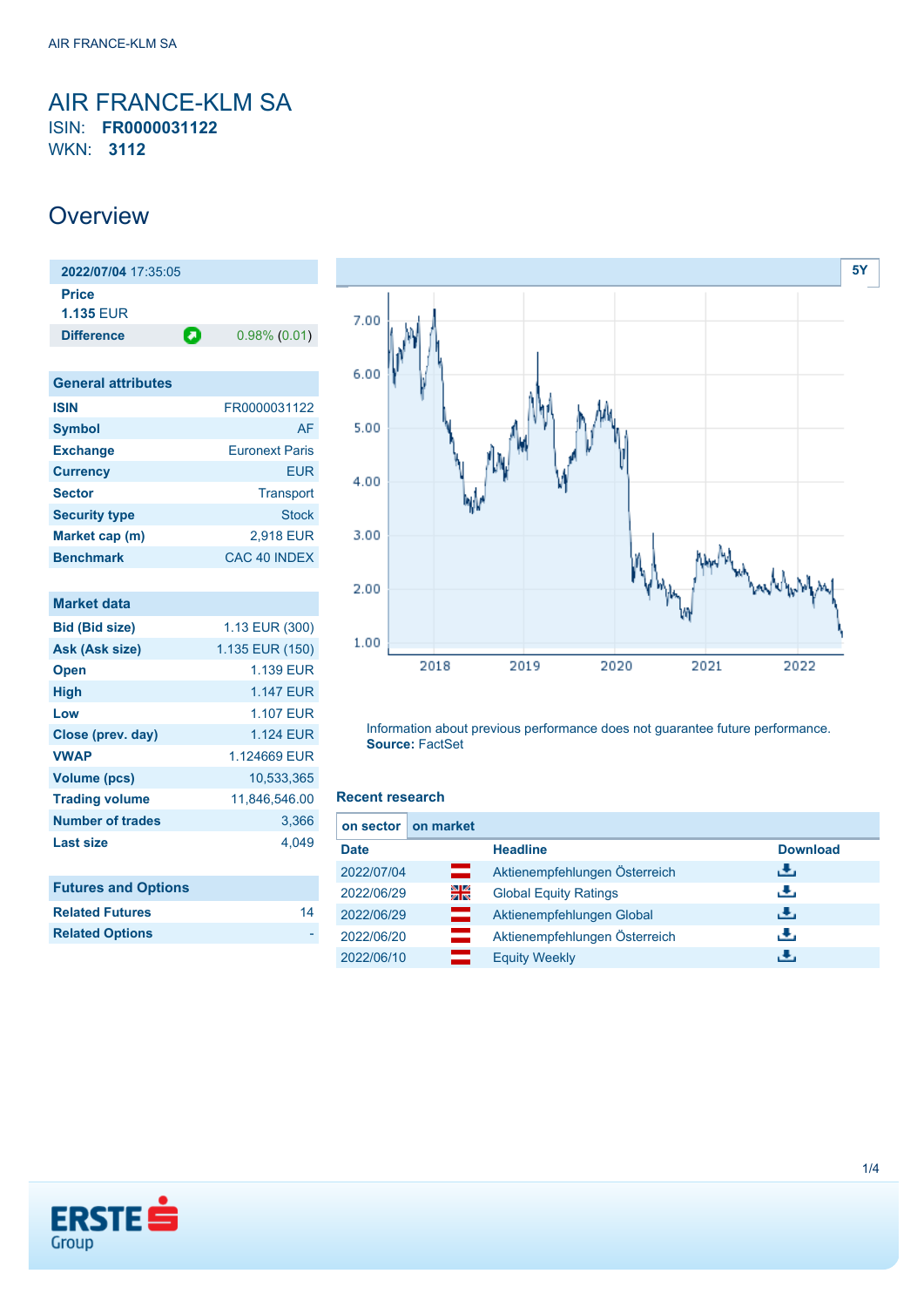# Details

**2022/07/04** 17:35:05 **Price**

**1.135** EUR

**Difference 0.98% (0.01)** 

| <b>General attributes</b> |                       |
|---------------------------|-----------------------|
| <b>ISIN</b>               | FR0000031122          |
| <b>Symbol</b>             | AF                    |
| <b>Exchange</b>           | <b>Euronext Paris</b> |
| <b>Currency</b>           | <b>EUR</b>            |
| <b>Sector</b>             | Transport             |
| <b>Security type</b>      | Stock                 |
| Market cap (m)            | 2,918 EUR             |
| <b>Benchmark</b>          | CAC 40 INDEX          |

| <b>Market data</b>      |                 |
|-------------------------|-----------------|
| <b>Bid (Bid size)</b>   | 1.13 EUR (300)  |
| Ask (Ask size)          | 1.135 EUR (150) |
| <b>Open</b>             | 1.139 FUR       |
| <b>High</b>             | 1.147 FUR       |
| Low                     | 1.107 FUR       |
| Close (prev. day)       | 1.124 FUR       |
| <b>VWAP</b>             | 1.124669 EUR    |
| <b>Volume (pcs)</b>     | 10,533,365      |
| <b>Trading volume</b>   | 11,846,546.00   |
| <b>Number of trades</b> | 3,366           |
| Last size               | 4.049           |

| <b>Performance and Risk</b> |           |           |           |  |
|-----------------------------|-----------|-----------|-----------|--|
|                             | 6M        | 1Y        | 3Y        |  |
| <b>Perf (%)</b>             | $-48.74%$ | $-45.60%$ | $-74.57%$ |  |
| Perf (abs.)                 | $-1.08$   | $-0.95$   | $-3.33$   |  |
| <b>Beta</b>                 | 1.35      | 1.24      | 1.36      |  |
| <b>Volatility</b>           | 59.80     | 50.87     | 53.71     |  |



Information about previous performance does not guarantee future performance. **Source:** FactSet

| <b>Price data</b>                                         |                        |
|-----------------------------------------------------------|------------------------|
| $\emptyset$ price 5 days $\emptyset$ volume 5 days (pcs.) | 1.153 EUR (17,155,433) |
| Ø price 30 days   Ø volume 30 days (pcs.)                 | 1.471 EUR (21,625,585) |
| Ø price 100 days   Ø volume 100 days (pcs.)               | 1.845 EUR (12,401,982) |
| Ø price 250 days   Ø volume 250 days (pcs.)               | 1.966 EUR (10,459,383) |
| <b>YTD High   date</b>                                    | 2.282 EUR (2022/02/16) |
| <b>YTD Low   date</b>                                     | 1.088 EUR (2022/06/30) |
| 52 Weeks High   date                                      | 2.446 EUR (2021/11/08) |
| 52 Weeks Low   date                                       | 1.088 EUR (2022/06/30) |

#### **All listings for AIR FRANCE-KLM SA**

| ⊷                     |                |                   |                       |                                 |                            |
|-----------------------|----------------|-------------------|-----------------------|---------------------------------|----------------------------|
| Exchange $\Box$       | <b>Date</b>    | <b>Time Price</b> |                       | <b>Trading</b><br>volume (mio.) | <b>Number of</b><br>trades |
| Xetra                 | 2022/<br>07/04 |                   | 17:35 1.135 EUR 0.01  |                                 | 6                          |
| Vienna Stock Exchange | 2022/<br>07/04 |                   | 17:32 1.1335 EUR 0.00 |                                 | 3                          |
| Tradegate             | 2022/<br>07/04 |                   | 22:26 1.13 EUR        | 0.09                            | 41                         |
| Stuttgart             | 2022/<br>07/04 |                   | 15:41 1.124 EUR       | 0.00                            | 10                         |
| <b>Munich</b>         | 2022/          | 08:00             | 1.144 EUR             | 0.00                            | 1                          |

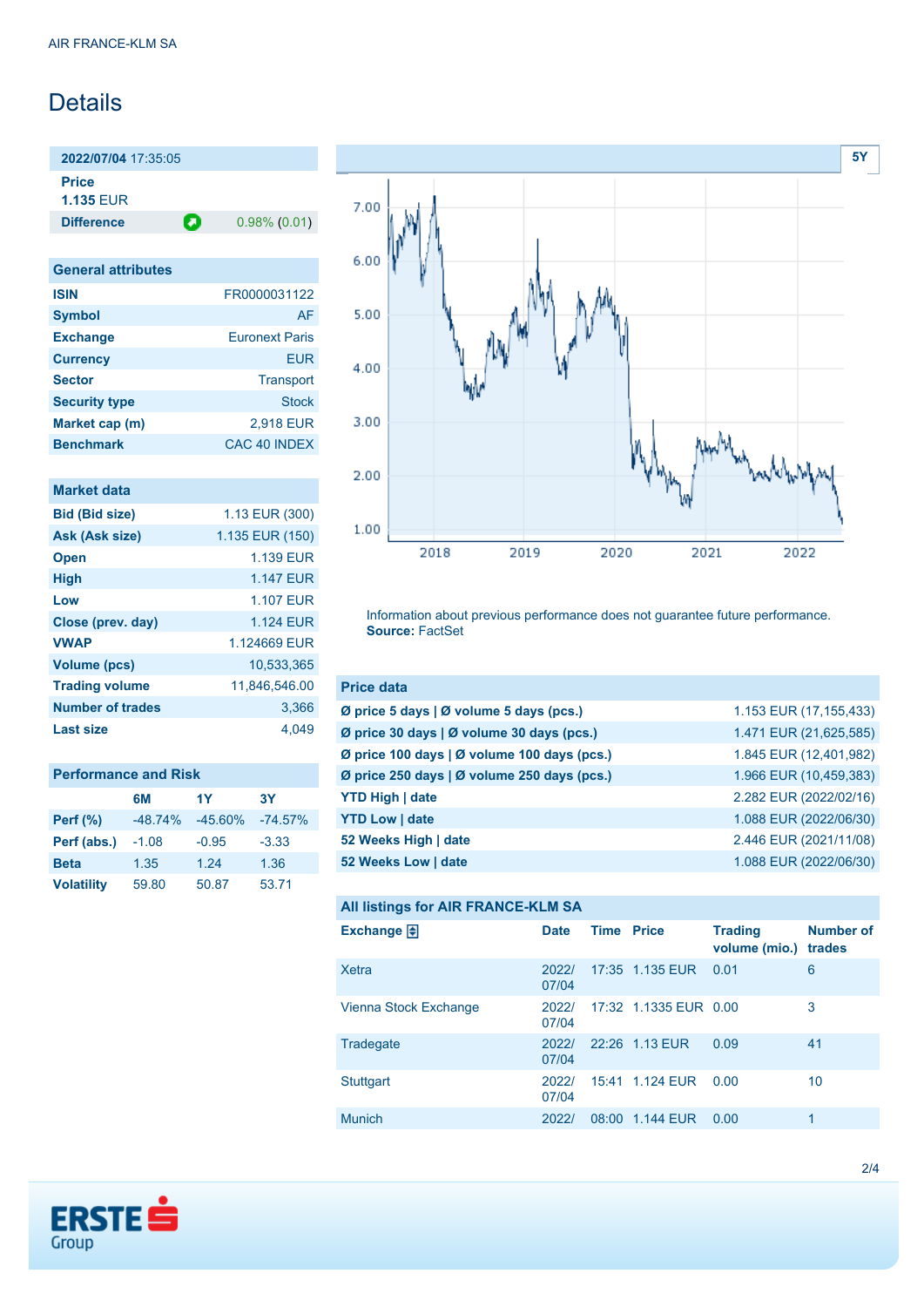|                                                          | 07/04          |                       |       |                |
|----------------------------------------------------------|----------------|-----------------------|-------|----------------|
| London Stock Exchange<br><b>European Trade Reporting</b> | 2022/<br>07/04 | 17:30 1.1328 EUR 0.00 |       | 1              |
| <b>Hanover</b>                                           | 2022/<br>07/04 | 08:00 1.132 EUR       | 0.00  | 1              |
| Hamburg                                                  | 2022/<br>07/04 | 08:00 1.132 EUR       | 0.00  | 1              |
| Frankfurt                                                | 2022/<br>07/04 | 19:18 1.1245 EUR 0.00 |       | 3              |
| <b>FINRA other OTC Issues</b>                            | 2022/<br>07/01 | 21:03 1.20 USD        | 0.01  | 5              |
| <b>Euronext Paris</b>                                    | 2022/<br>07/04 | 17:35 1.135 EUR       | 11.85 | 3,366          |
| <b>Duesseldorf</b>                                       | 2022/<br>07/04 | 19:31 1.1245 EUR 0.00 |       | 14             |
| Borsa Italiana MTF Trading After<br><b>Hours</b>         | 2022/<br>06/14 | 20:23 1.33 EUR        | 0.00  | $\overline{4}$ |
| Borsa Italiana MTF Global Equity<br><b>Market</b>        | 2022/<br>07/04 | 17:35 1.138 EUR       | 0.04  | 28             |
| <b>Berlin</b>                                            | 2022/<br>07/04 | 08:08 1.136 EUR       | 0.00  | 1              |